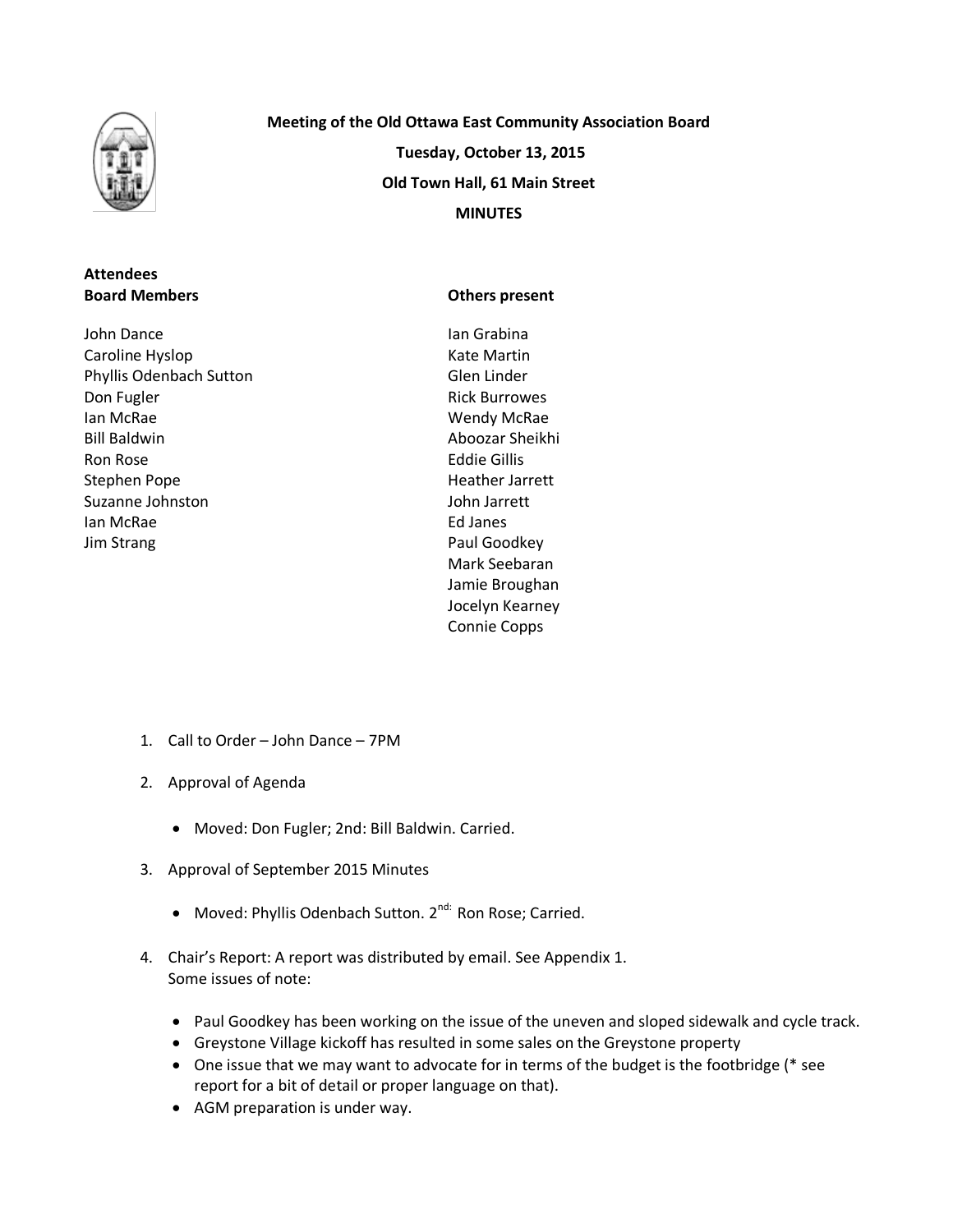- Soil testing at 160 Lees, Springhurst Park: we are really going to have to watch that.
- 5. Treasurer's Report
	- No new developments. Full report will be provided at the AGM
- 6. LRT Update: Transit Service Adjustment during Confederation Line Construction
	- In December 2015, the transitway from Lees to Hurdman will be closed. Late April 2016 Laurier to Lees will be closed.
	- In the first half of 2018, lightrail service will open
	- Bus service will continue to serve Lees Stations at the upper level. Route 85 will connect Lees Station with downtown and the University of Ottawa via King Edward Avenue.
	- Lees will also be served by routes 6, 101, 103 and certain other routes.
	- Some routes will change somewhat such as for example route 85, which will have a modified route.
	- A bus turnaround facility is required in order to keep service at Lees running efficiently. Confirmation has recently been received from University of Ottawa that busses can be turned around at the Lees campus.
	- The pedestrian-cycle path along the transitbridge over the Rideau River will close. The crossing on the old railway bridge will remain open.
- 7. OCTranspo Special Bus Turnaround
	- A new bus loop is required to provide a seamless and reliable bus service at Lees.
	- University of Ottawa Lees campus will serve as the turnaround for route 85.
	- A few other options were considered, but have been rejected for various reasons, in favour of the turnaround on the university campus.
- 8. Springhurst Basketball Court Resurfacing Rick Burrowes
	- A petition has been circulated requesting the City to resurface the basketball court at Springhurst park.
	- It would cost about \$12,000 to properly resurface and level the basketball court.
	- There is a possibility that the OECA may be willing to contribute part of the cost.
	- Rick will keep on top of the issue and report back and keep the Community Association informed.
- 9. Refugee 613
	- Some churches in Ottawa are sponsoring refugees.
	- We could ask Gary Hauch to talk about it at the AGM. We need to understand what we can do. He will talk about what the Anglican Dioceses is doing.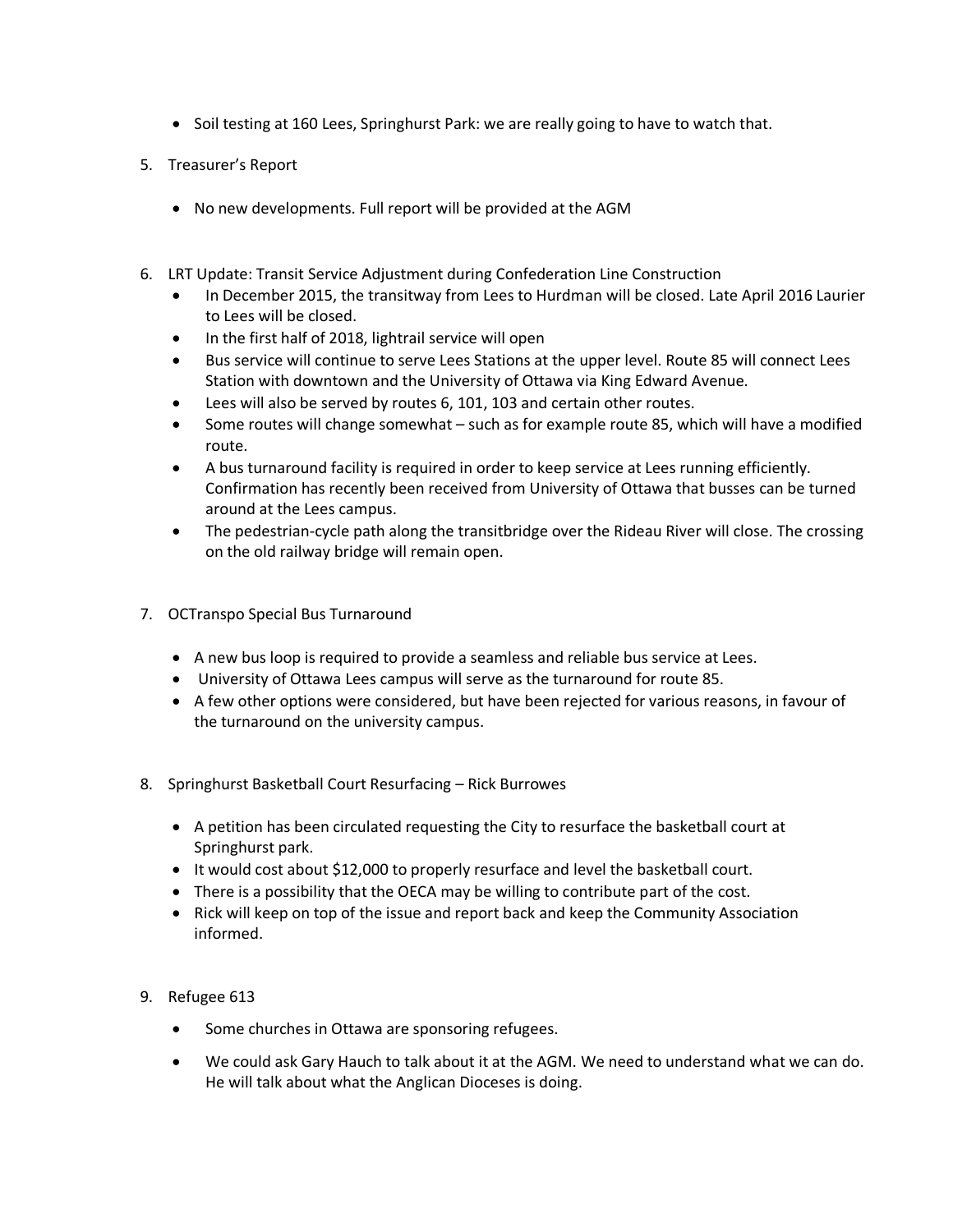- 10. Councillor's report: David Chernushenko
	- Main Street reconstruction is ongoing and for the most part, good news.
	- Uneven cycle track is being looked into. The aim is to make it as flat and smooth as possible.
	- Saint Paul University is having some difficulty filling its student residence. One option they are considering is using the residential space for communities in need of housing, such as for example refugees.
	- Western Rideau River Pathway: routes through Brantwood Park are being considered.
	- Pretoria Bridge construction is starting this weekend. There will be overnight closures of the bridge for the next three weekends, and some weekend closures.
	- A question was raised about the shoreline behind the Greystone village development, and whether it is to be cleaned up. The response is that at this point, the plan is to leave the shoreline as-is.
	- A question was raised regarding the 30 meters along the shoreline behind the Greystone Village. Answer is that ownership of that land will be retained by Regional, with a public easement.
- 11. Main Street Reconstruction
	- The whole project is overall very close to being on-schedule.
	- The new wider sidewalks that are in place already are much better for walking on.
	- The east lane will be open to southbound traffic during the winter.
- 12. Committee Reports
- 12.1 Planning Stephen Pope
	- A summary of planning events was circulated by email. See Appendix 2.
	- The Portuguese church on Echo is now active again as a project but we do not have any details at this point. Our understanding is that a six storey building is being proposed.
	- Planning committee is recruiting volunteers.
	- 12 Hazel: there is some discussion around changing the proposal in order to preserve the mature trees.
	- 43 Chestnut: arguments are being developed in support of the challenge brought forward by Chestnut residents.
	- FCA was hopeful that Bill 73 would provide additional powers to communities, but in fact the bill aims primarily at ensuring that planning procedures are set up in municipalities that don't already have them.

## 12.2 SLOE – Ian McRae

- SLOE will be going into a rebuilding and re-visioning phase. They will be calling for new participation. Rebecca Aird will no longer be continuing as chair; a new chair will be needed.
- Other projects are going well.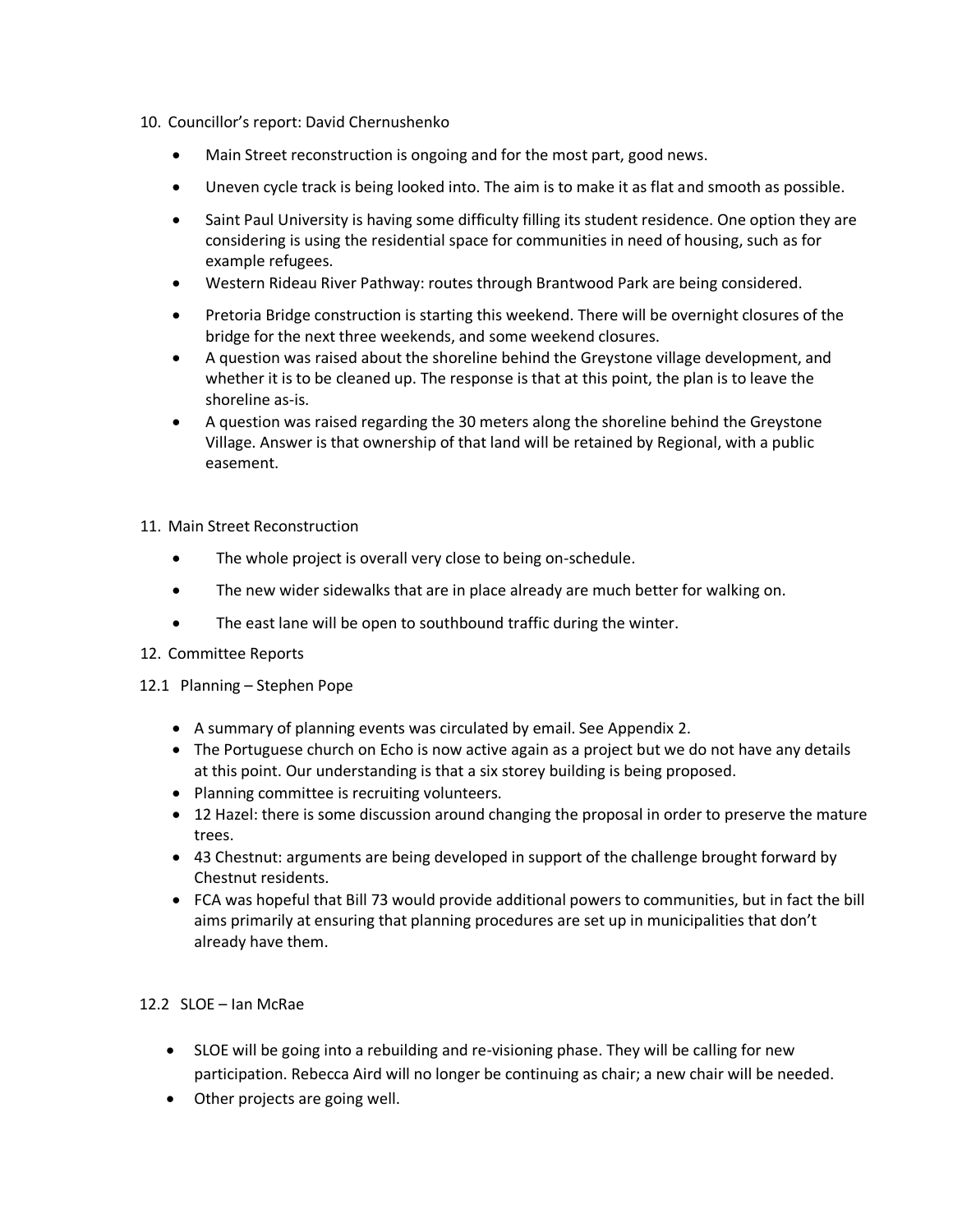### 12.3 Transportation

- Last Wednesday, the transportation committee had complete streets as an item on its agenda. We made a presentation and proposed that the City should pay for undergrounding of hydro wires in future complete streets projects.
- Left turns are now permitted coming east bound over the Pretoria Bridge and onto Colonel By. We presume this is due to Main street closures.
- 12.4 Federation of Citizens' Associations Eddie Gillis
	- A report was circulated by email. See Appendix 3.
	- With respect to parks, plans are moving ahead on parks planning for the forecourt and grand allee.
- 12.5 Communications no report
- 12.6 Community Safety no report
- 12.7 Membership Suzanne Johnstone
	- Membership campaign is underway. Anyone interested in canvassing, volunteers are still wanted, particularly for Echo and Main Street.
- 13. Community Garden Connie Copps
	- The community garden had a fabulous summer.
	- Annual general meeting will be in November and anyone interested is welcome to attend.
- 14. Community Activities Group no report
- 15. New Business
	- Annual General Meeting to take place November 10.
	- Geese in Brantwood Park are a problem, both for the park and users of the river.
	- Sesquicentennial project: prime ministers book club was floated, but it has not actually started. Could be an item at the AGM.
- 16. Date of Next Meeting annual General Meeting, November 10, 2015

Adjournment moved: Steven Pope. 2<sup>nd</sup>: Ian McRae: Carried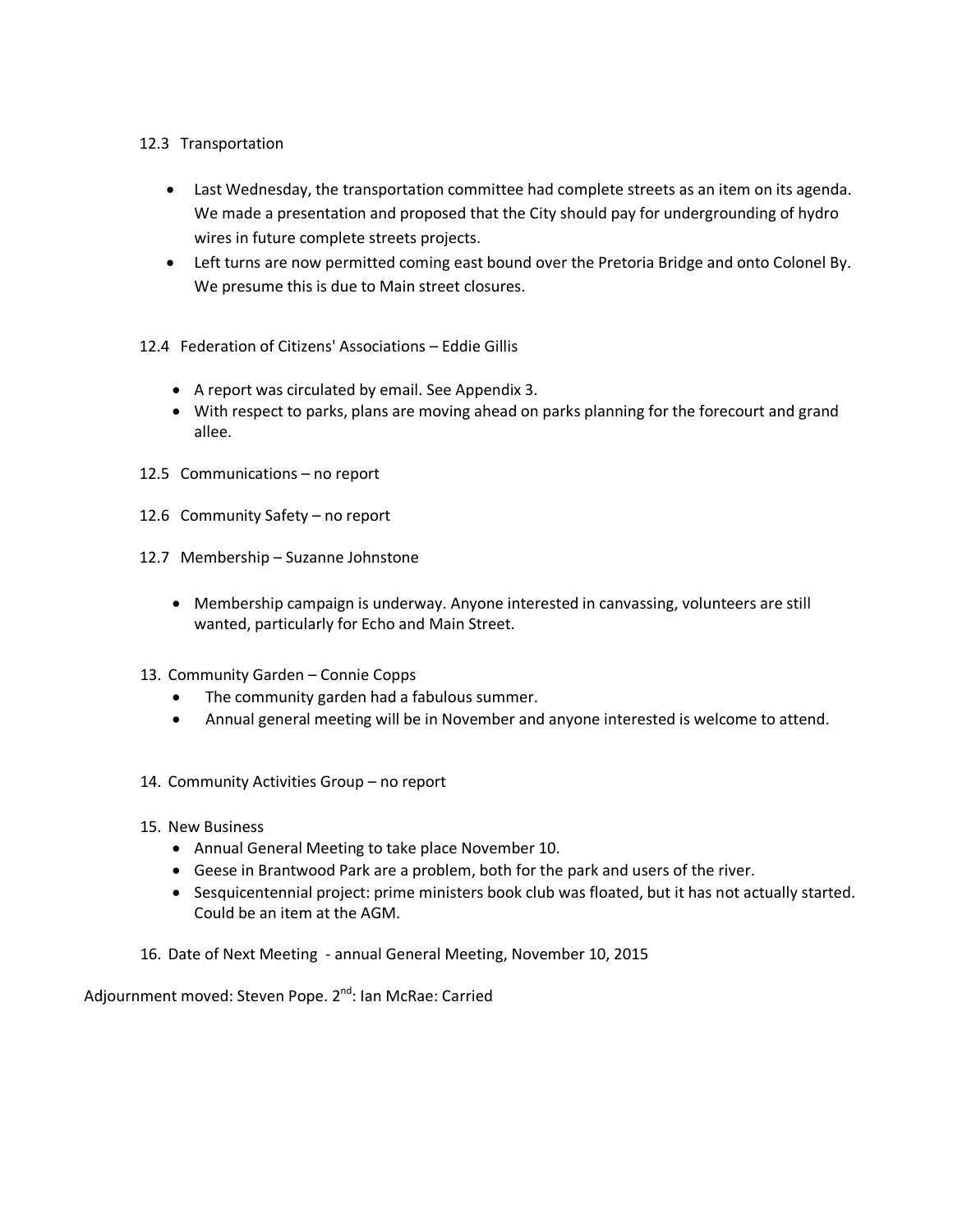#### APPENDIX 1: CHAIR'S REPORT

### **Chair's Report – October 2015**

*(\* Indicates agenda item at OOECA Board meeting of October 13, 2015)*

#### *1. \*Main Street Construction*

You now get a real sense of how the street will feel when it's completed: the new sidewalk in front of SPU is spacious and the new cycle track on the east side works perfectly. Paul Goodkey and Ron Rose are pursuing the question of whether there will be a roller-coast-y, undulating nature to the cycle track and the sidewalk where there are driveways going onto Main. Two years ago the Main Street working group had asked that both sidewalk and cycletrack be flat but it appears plans may have changed. The issue remains under discussion.

In terms of traffic, it appears to me that Clegg residents are bearing the greatest "load" in terms of increased traffic because of construction - a great thanks to them for enduring this. For about 15 minutes I watched the functioning of the new Clegg-CBD intersection and was amazed at the number of pedestrians and cyclist using it and using it properly (i.e., crossing where you are "supposed" to). That said, there are still motorists turning from Clegg onto CBD northbound who do not properly yield to cyclists crossing CBD. Also, in a 10 minute span I counted nine vehicles illegally proceeding northbound on Echo at Church of the Ascension. It remains a mystery me why the Ottawa Police Services can't find an economical means to enforce traffic rules in our community.

#### *2. Greystone Village Update*

Josh Kardish of the Regional Group notes:

"The Regional Group has now received draft approval for our subdivision, a copy of the draft approved plan and the conditions will be posted on our website (oblate redevelopment.ca) this week (Oct 5-9) … Our brownfields file will receive approval this fall and prior to commencing the clean-up, we will send a detailed update to the community (as we had done before) with a formal communication mailed and had delivered to affected neighbours. The next step up in our approval process will be the 'tidy up' zoning approval, and we will let the community know when that is going to Planning Committee. We opened the sales center two weekends ago and we appear to have about 65-70 deals…people seem thrilled with the concept of the community (rear lanes and quiet, public streets) and the feedback about the project has been very favourable.

"We will be turning our minds now to how we can begin to ensure that these new homeowners (who won't be moving in for 2 + years) can begin to get involved in the Parks planning process for Greystone."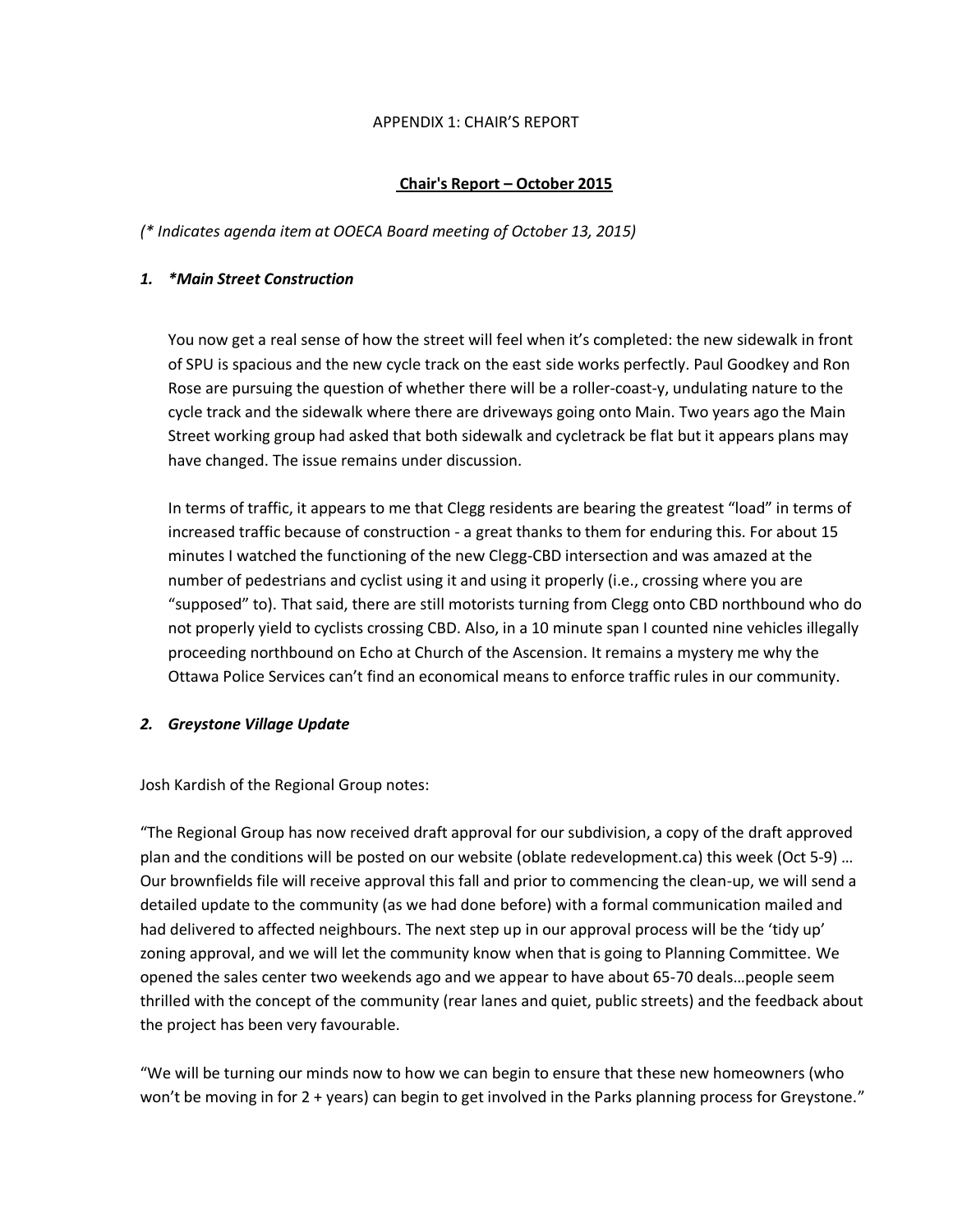### *3. Greystone Village - New Park*

Eddie Gillis is working with City Planner Louise Cerveny to set a time and location for the community review of the revised plan for the Forecourt - Grande Allée park.

## *4. \*Resurfacing of Springhurst Park Basketball Court*

Springhurst Park area resident Rick Burrowes has been leading an effort to get the surface of the Springhurst Park basketball court resurfaced. Originally constructed in 1996, there has been no maintenance on the court since that time and it has become pitted. Meanwhile, its popularity continues to grow, being one of the most used courts in the central urban area.

Ian Grabina of the Councillor's office advices that the parks group will be sending someone over to both Brantwood and Springhurst [parks] some time in the next few weeks (no specific date available at this point). "They'll assess the current condition of the playing surfaces and be able to provide info regarding their assessments back to us…Although the surfaces may be deemed in need of some amount of repair, they will be need to be placed in a priority list relative to all other city operated playing surfaces and then assigned to a specific fiscal year…I'll be following up with [staff] in a week or so to see if there has been an assessment completed. Until that time, please leave it with me and I'll flag it back to you once information becomes available. We should have some good info for you to pass on in time for the AGM in November."

Chris Smith of Canada Courts advises that if the community were to cost share with the city it could be possible to expedite resurfacing of the courts. He will provide a cost estimate with specifications that would meet city requirements.

If the community were to endorse a cost-sharing approach there could be a contribution from OOECA and, conceivably, others. And, by virtue of the change in the cash-in-lieu of parkland policy, it is now possible to use CIL funds for park maintenance projects although both CAG and OOECA opposed this change when it was being proposed.

## *5. Lansdowne Park Update*

On behalf of OOECA rep Tara Hogeterp, I attended the September 29<sup>th</sup> meeting of the Lansdowne Community Working group and learned that the park events, commercial activity and residential occupancy are all proceeding well. Although there were about 30 noise complaints pertaining to the AC/DC concert and CityFolk, none resulted in city staff issuing an infraction charge. Other interesting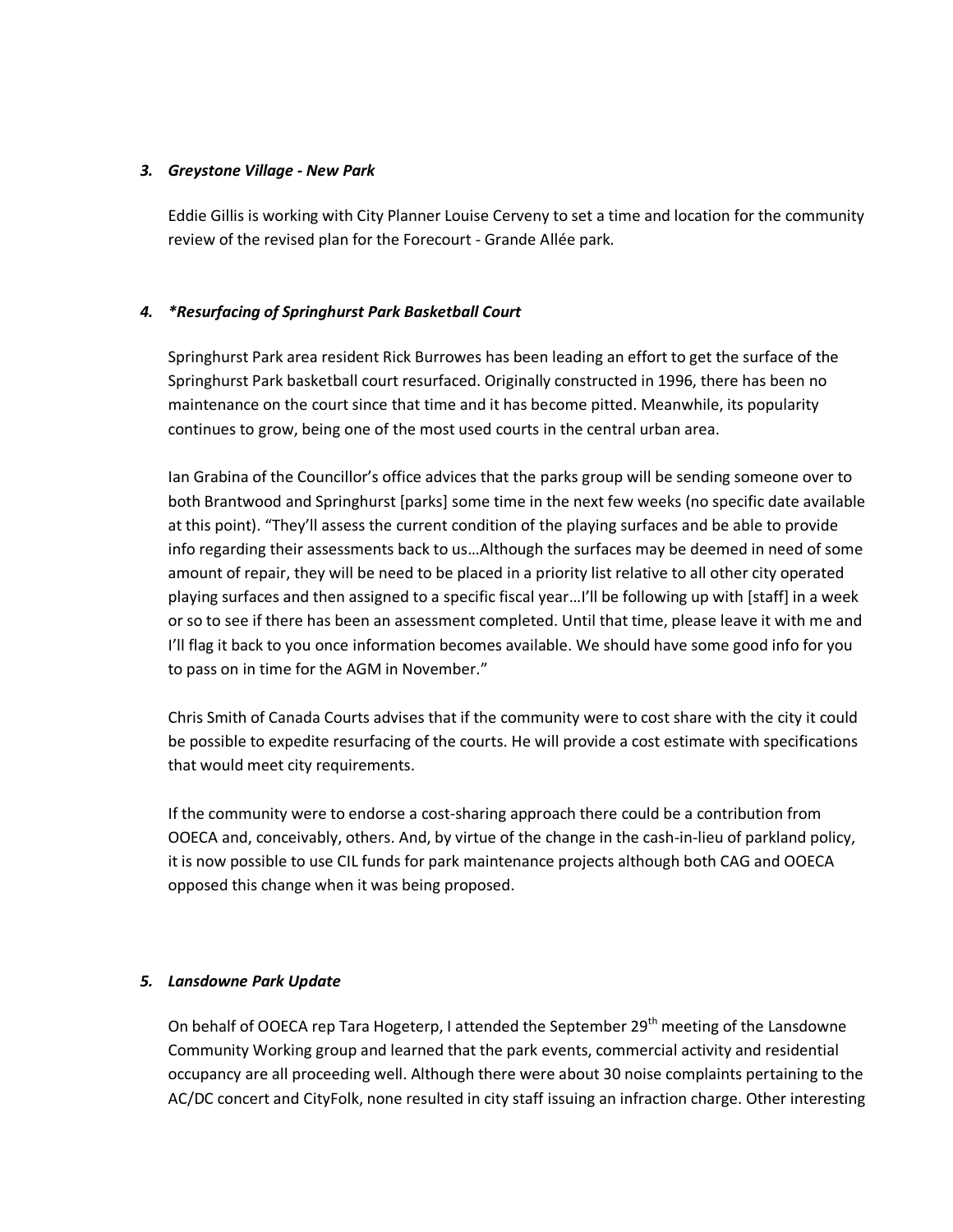points were: the many dead trees on site will be replaced next spring; all construction activity is nearly complete; and the city wants to ensure the park is not "overprogrammed" (i.e., they know the surrounding communities do not want events all the time). One slight gaffe - in my estimation was there was no advance warning that a jet fighter would be flying over the stadium on October 1<sup>st</sup>. A number of residents complained about this.

### *6. City Budget: OOE Issues*

At an October 6th public discussion of the 2016 budget, I suggested that the city could increase revenues / save money / appropriately reallocate by: re-examining the "development charges" allocation and shifting some money to active transportation infrastructure (meaning, in our case, the Clegg-Fifth Footbridge); improving the efficiency of traffic law enforcement with cameras (e.g., photo radar); seek less expensive park installations/improvements (given OOE's experience with cash-in-lieu of parkland proposals); and increase the expenditures in the urban areas and reduce them in suburban and rural areas given that the City's per capita revenues from urban area residents are about \$550 more than the per capita expenditures in urban areas (2013 Henson report).

| <b>Summary Table</b>                                                         |                                    |                                                        |                                                   |                                                                                 |
|------------------------------------------------------------------------------|------------------------------------|--------------------------------------------------------|---------------------------------------------------|---------------------------------------------------------------------------------|
| <b>City of Ottawa</b><br><b>Tax Levy and Rate Supported Services Summary</b> |                                    |                                                        |                                                   |                                                                                 |
| (Annual \$/Capita)                                                           |                                    |                                                        |                                                   |                                                                                 |
|                                                                              | Higher-<br><b>Density</b><br>Urban | Lower-<br><b>Density</b><br>Urban<br><b>Greenfield</b> | Low-<br><b>Density</b><br>Rural<br><b>Village</b> | <b>Scattered</b><br><b>Estate</b><br>and Low-<br><b>Density</b><br><b>Rural</b> |
| Cost                                                                         |                                    |                                                        |                                                   |                                                                                 |
| <b>Tax Levy Supported</b>                                                    | 1,055                              | 1,338                                                  | 1,458                                             | 1,734                                                                           |
| <b>Rate Supported</b>                                                        | 165                                | 289                                                    | 365                                               | $\Omega$                                                                        |
| <b>Total Cost</b>                                                            | 1,220                              | 1,627                                                  | 1,823                                             | 1,734                                                                           |
| <b>Revenue</b>                                                               |                                    |                                                        |                                                   |                                                                                 |
| <b>Tax Levy Supported</b>                                                    | 1,471                              | 979                                                    | 1,224                                             | 1,490                                                                           |
| <b>Rate Supported</b>                                                        | 340                                | 379                                                    | 533                                               | $\Omega$                                                                        |
| <b>Total Revenue</b>                                                         | 1,811                              | 1,358                                                  | 1,757                                             | 1,490                                                                           |
| <b>Variance in Expenditures</b>                                              |                                    |                                                        |                                                   |                                                                                 |
| <b>Tax Levy Supported</b>                                                    | 415                                | (359)                                                  | (234)                                             | (244)                                                                           |
| <b>Rate Supported</b>                                                        | 175                                | 90                                                     | 168                                               | $\Omega$                                                                        |
| <b>Total Variance</b>                                                        | 590                                | (269)                                                  | (66)                                              | (244)                                                                           |

The Mayor responded to my points and basically said 'no way. That said, I'd recommend that OOECA press Councillor Chernushenko to get development charge money allocated to the footbridge project. The City used about \$6M of DC money for Lansdowne - so there is no reason why DC moneys shouldn't be used for a footbridge that has a multitude of benefits, just as the Corktown Footbridge has demonstrated.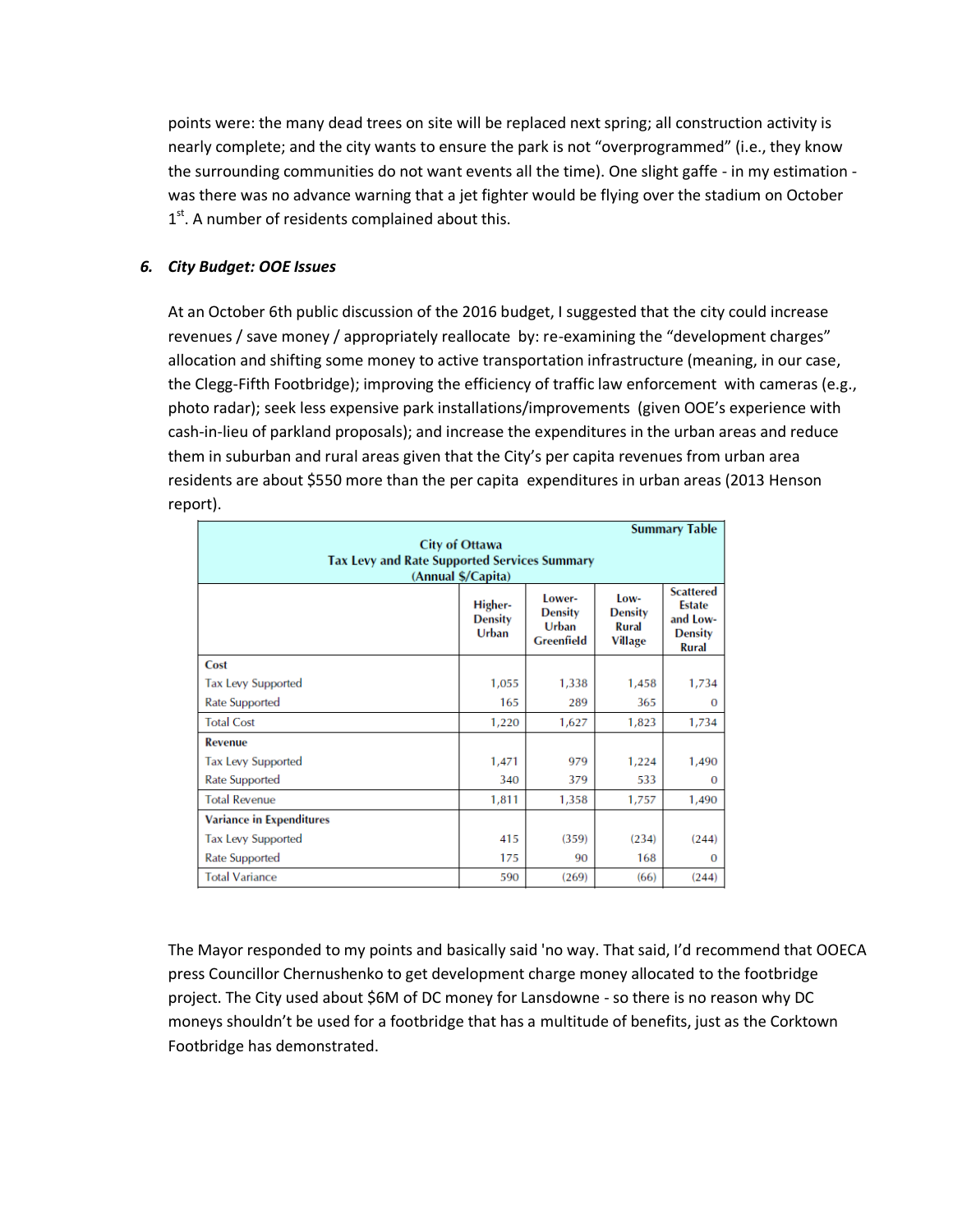### *7. Rideau River Nature Trail / Western Pathway*

As a follow-up to the information presented by Councillor Chernushenko last Board meeting, I wrote to Luc Frechette, senior project engineer for the initiative. He has been remarkably responsive and thorough (see Attachment 1).

Key outstanding issues include what will be done first and the routing of the pathway through the southern end of OOE (Brantwood Park, Brantwood Drive, and Rideau Garden Drive). SLOE and residents of RGD have suggested that the cycling portion of the path be diverted to the new cycle track on Main Street. Others believe the cycling portion pathway should go along Rideau Garden Drive, then onto Centennial, Brantwood Drive, into Brantwood Park, veer to Onslow and return to the river on the north side of the fieldhouse.

### *8. Ian Gabrina: New OOE Advisor in Councillor's Office*

Old Ottawa East resident Ian Grabina recently joined David Chernushenko's staff and will cover OOE and OOS. As CAG chair Melanie Gilbert has said, Ian lives on Main Street so is very familiar with the issues that we are facing. Ian has been treasurer of CAG since 2014 but will be transitioning out of this role by the end of this year.

## *9. AGM Preparation (November 10, 2015)*

In the interest of ensuring members have the opportunity to review the Board's "annual report before the AGM," I'd like to have the report posted on the OOECA site at least a week before the AGM. If by the end of next week committee heads could send me key points they'd like included in this report I'd appreciate it. I'd then draft the report, send for comments and then prepare a powerpoint presentation to give at the meeting.

The liquor licence has been issued for the "after" reception.

If Board members are not going to be able to attend the AGM please let Phyllis and me know.

## *10. OOE Welcome Brochure*

I've heard positive commentary on the new brochure. Jan gave copies to Domicile for their sales office and Regional printed 2,000 copies for its sales office. CAG was given 50 copies for its pilot "welcome wagon" project for newcomers to OOE.

### *11. Soil Testing at 160 Lees / Springhurst Park*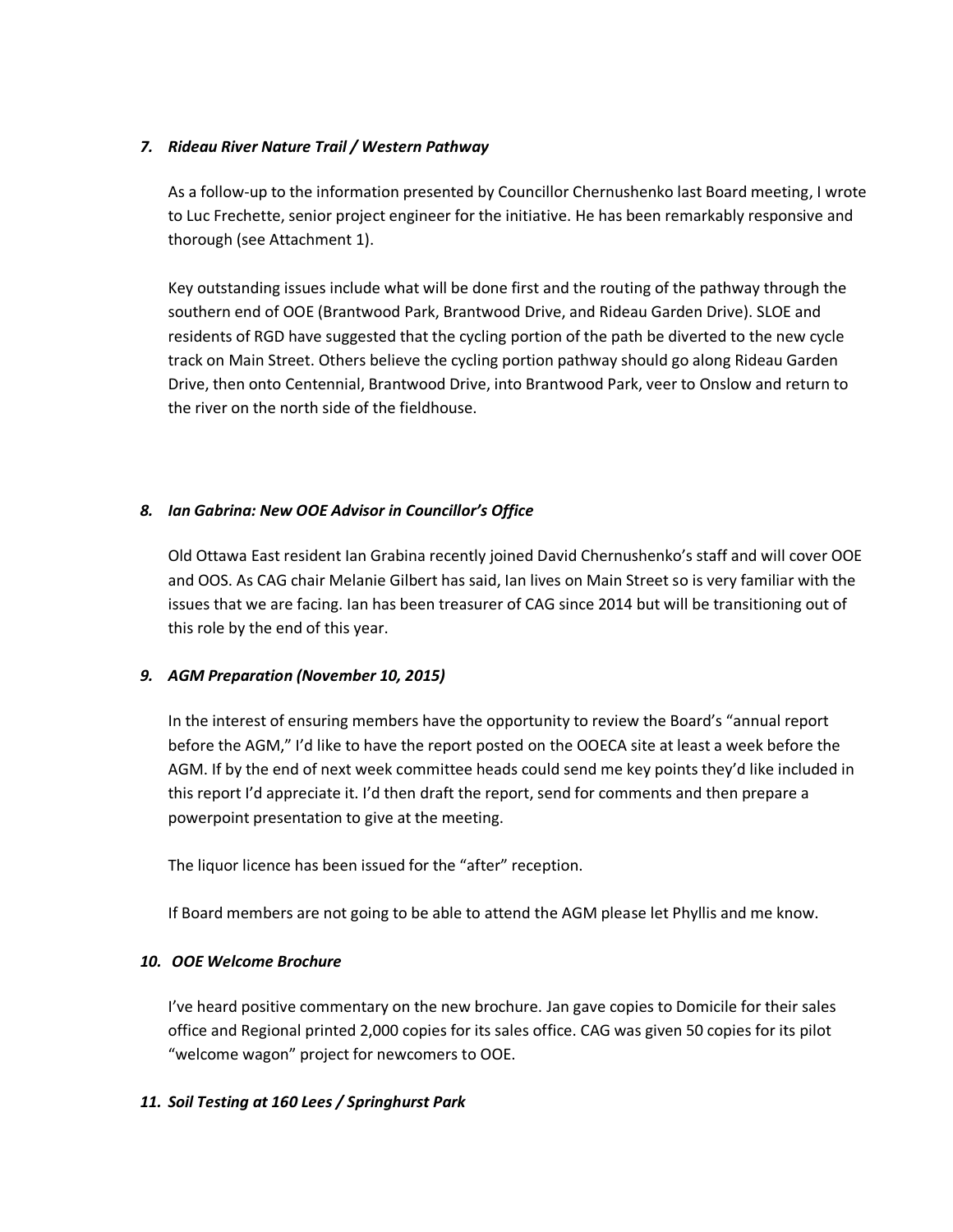We'll need to closely monitor the work that has been done to determine just what the potential use of 160 Lees is. Last year, City staff prevented SLOE from a tree planting project at 160 Lees because of concerns about contaminated soil and potential injury to tree planters. This large greenspace is key to providing adequate recreational and natural land for the growing OOE population. We're still waiting for a response from the parks department in terms of how the playing field area could be improved without spending the \$275,000 of cash-in-lieu of parkland funding that was originally seen by the city as necessary.

### *12. All-Candidates Meeting (Federal Election)*

Unfortunately I was not able to get any volunteers from OSCA or GCA to help organize an allcandidates meeting for Ottawa Centre. That said, good local questions have been raised in other fora including the *Mainstreeter*.

### *13. Good News*

This is the last excessively long "chair's report" I'll be writing. Thanks to all of you for the extraordinary efforts that I've been able to write about.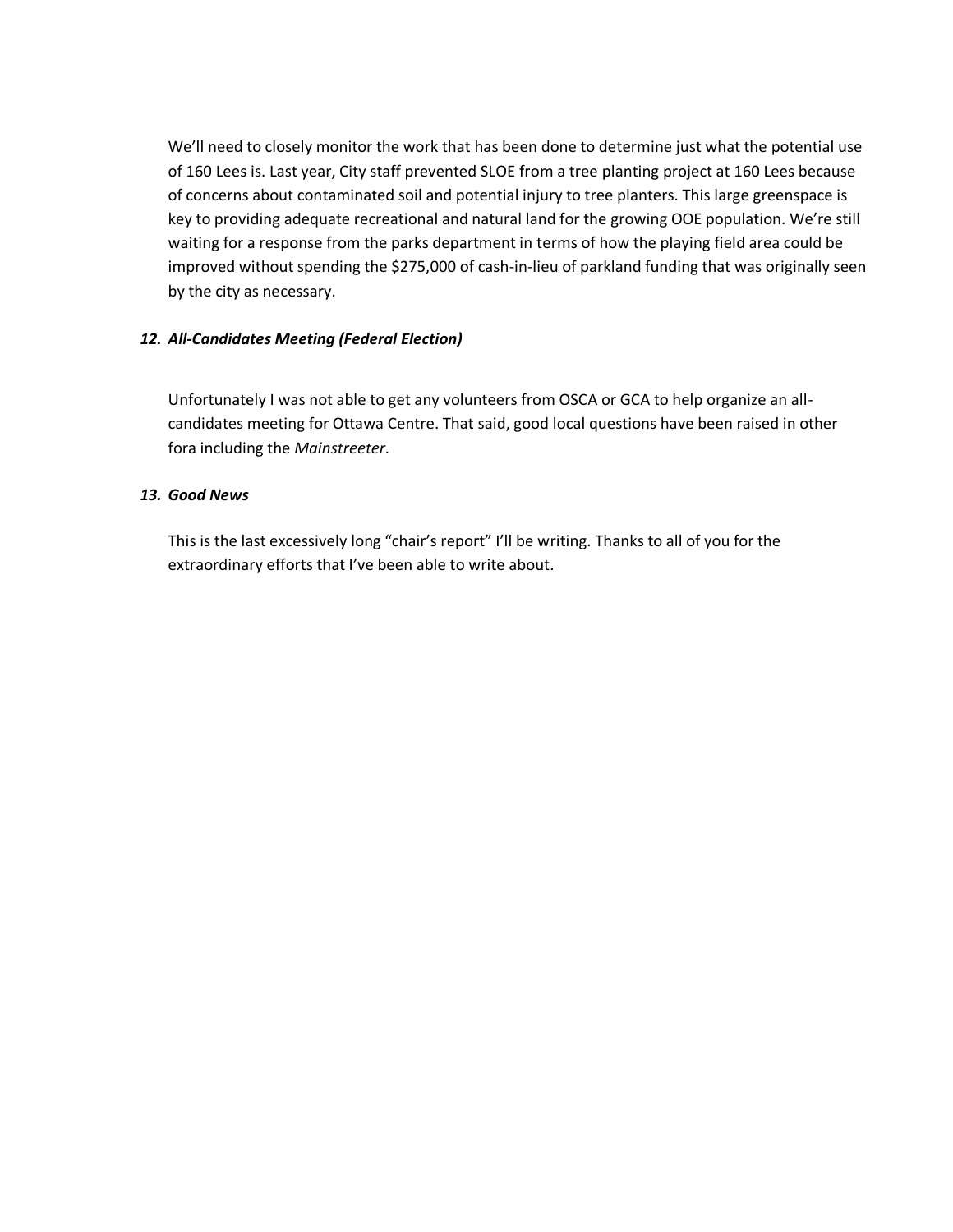# **Attachment 1: Correspondence on Rideau River Nature Trail / Western Pathway**

## *A. Dance to Frechette (Sept 16, 2015)*

At the OOECA Board meeting last week Councillor Chernushenko gave an update on progress on the RRWP / NT ... I am wondering if it might be possible for you to share the detailed design or let us know how things have changed since we saw the conceptual design. Three specific questions are:

i.) Treatment of the pathway for the Rideau Gardens Drive section. The conceptual design called for the diversion of the cycle traffic onto RGD with there being a boardwalk along the river "behind" RGD - is this still the case?

ii.) Treatment of pathway through Brantwood Park. The conceptual design originally called for a paved pathway along the river through all of Brantwood Park. This was opposed by the community association, given the desirability to keep fast cyclists away from the play area near the river. Councillor Chernushenko mentioned the idea of the pathway going from the south end of Brantwood Drive towards Onslow and then back towards the river in the area of the Brantwood fieldhouse. So we're curious what the plans now show.

iii.) Pathway near the LRT Bridge crossing / uOttawa. We have suggested that the pathway under the transitway / LRT bridge be higher than it is at present (it floods out seriously during the spring) so we are wondering if this detail has been addressed.

The completion of this missing link has been long sought but we want it to be completed so that it respects the delicate ecology of the shoreline and ensures that safe pedestrian passage is not sacrificed to speeding road bikes.

cheers john dance president, Old Ottawa East Community Association.

===

# *B. Luc Frechette to Dance (Sept 17, 2015)*

Good afternoon Mr. Dance,

Thank you for your email. I have copied Robin Bennett who is the Transportation Planner for this project, and should be copied on all correspondence. In response to your email, the RRWP "Functional Design Report and Pathway Plan" dated July 17, 2014 by Stantec remains the guiding document but we are reviewing certain sections as described below. We have not engaged a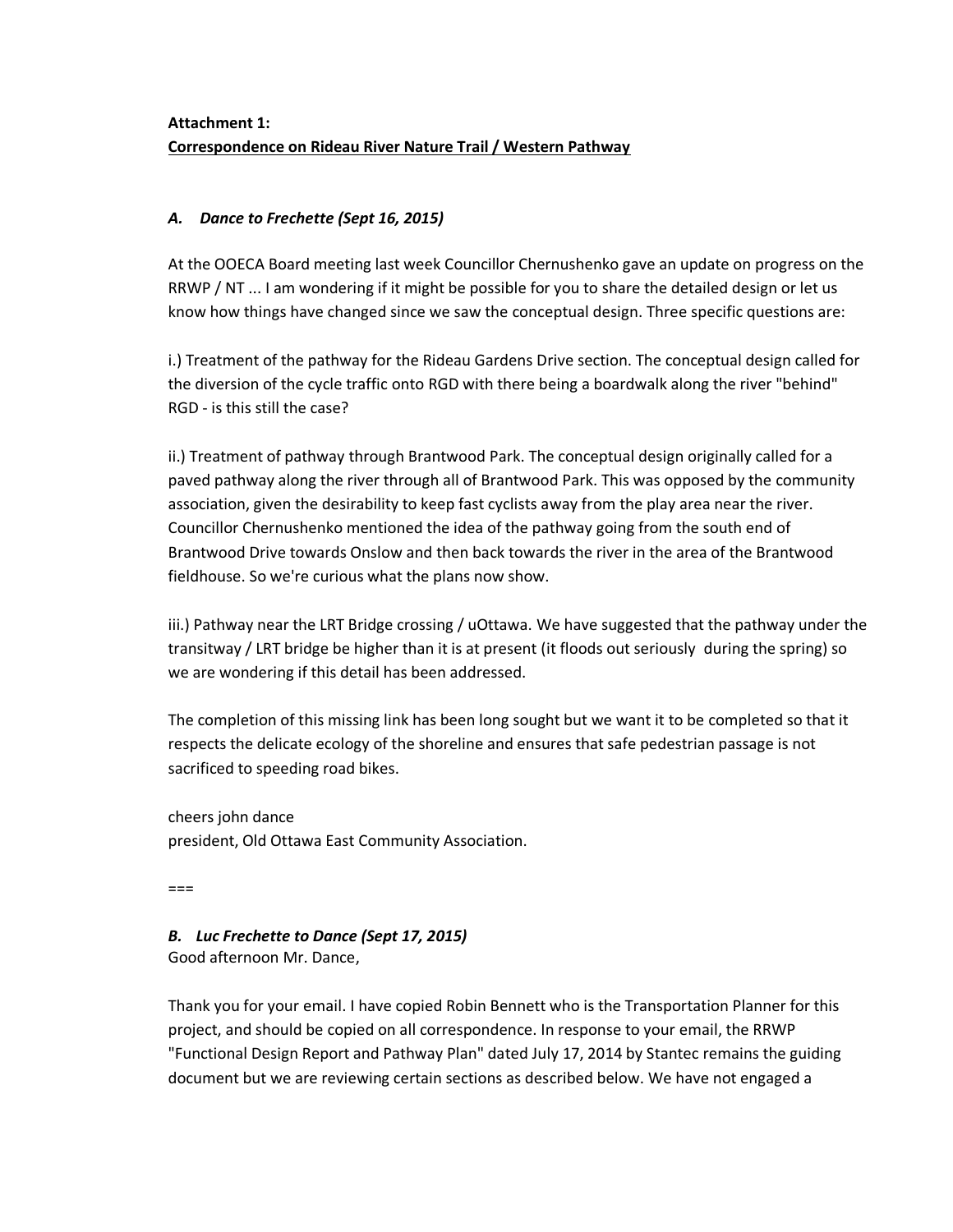consultant to start detailed design yet. Before starting detailed design, we need to streamline the scope at the following areas:

i.) Agreement with U of O on the pathway alignment, responsibilities, and timing ii.) Agreement with Regional Group (Oblates property) regarding pathway alignment, responsibilities, and timing

- iii.) Brantwood Park alignment
- iv.) Route through Rideau Garden Drive.

Regarding Item iii.), we recently met on site with Councillor Chernushenko to review the pathway alignment options through Brantwood Park. From your email below, I understand the Councillor has provided you an update. Attached is our latest working plan showing the new alternative proposed alignment (in pink) through Brantwood Park. Note that we still need to discuss this proposed plan internally at the City, in particular with the City Accessibility Department.

Regarding Item 4, we are considering using Rideau Garden Drive for the bike route, and leaving the existing trail along the river as is (i.e. no boardwalk). This also needs to be discussed internally at the City.

Regarding the alignment under the LRT bridge, our intention is to raise the path as high as physically possible while maintaining the specified headroom requirements and any other restrictions caused by the bridge. The higher we can raise the path under the bridge, the more gradual the slopes will be on either end.

We shall keep you updated on our progress with respect to Items 3 and 4 above.

Best regards,

Luc Frechette, M.Eng, P.Eng, PMP

---------------------

#### *C. Dance to Frechette (Sept. 22, 2015)*

Mr. Frechette: Thank you for the prompt, thorough and positive response to my email. It's encouraging to hear of the progress. I've shared your response with my colleagues from Sustainable Living Ottawa East (SLOE), though not with the full Old Ottawa East Community Association. The responses I've received from SLOE are positive as I'll discuss briefly below.

Streamlining the scope in the four segments you speak of makes considerable sense. Indeed getting uOttawa and the LRT project on-side - and hopefully their providing funding - also makes sense. I should note that the community association had to fight hard to get the pathway to run along the river in the "completed" part of the pathway through the 200 Lees property. The university was less than enthusiastic about the community - city desire for the pathway to go along the river through the site. And they have encroached on ready access as you go through their property just to the east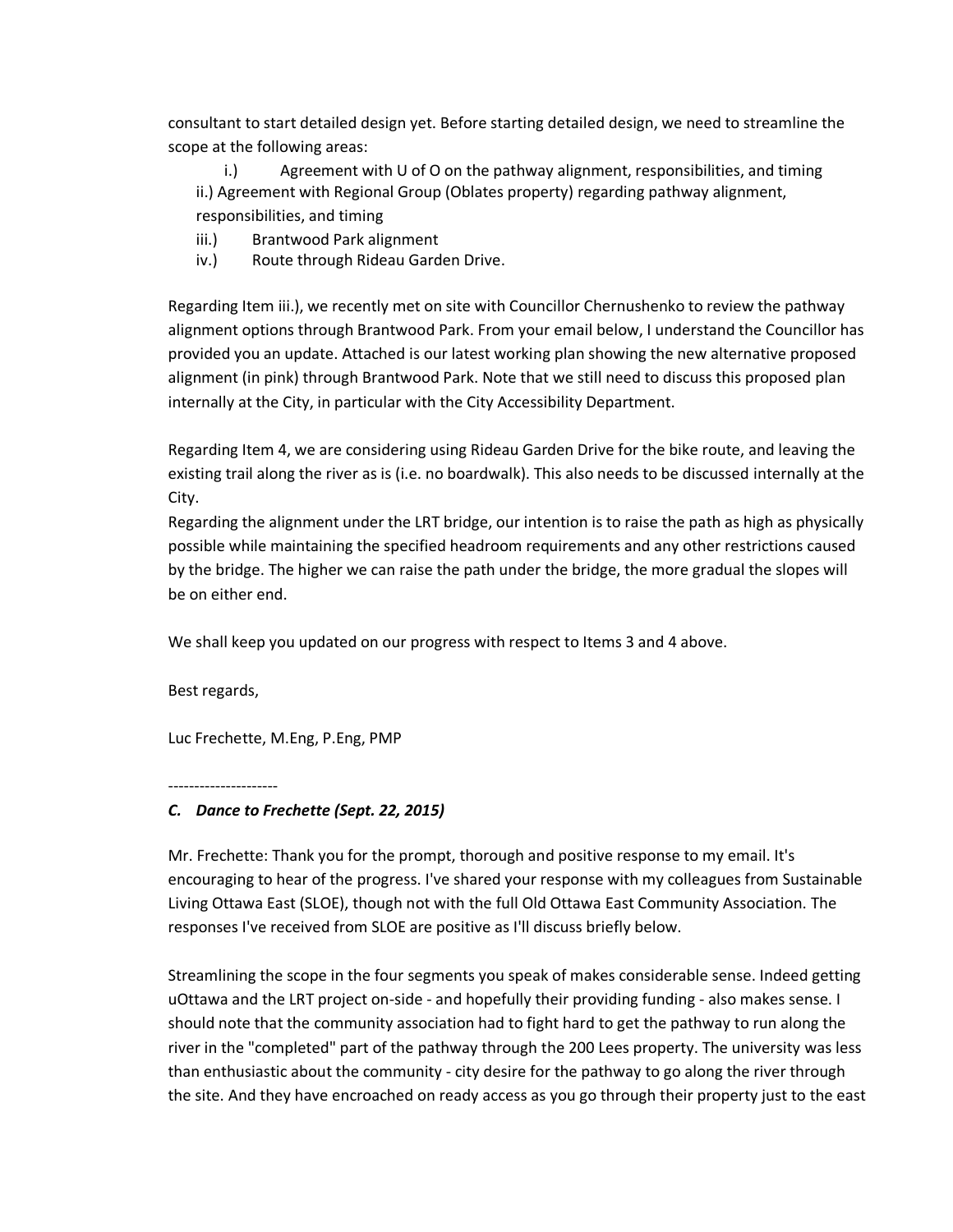of the transitway bridge. In terms of the Regional property, we have had positive discussions with Regional about the MUP. We believe that the sooner we get the pathway completed through the Regional property (including up the slope from Clegg) the better it will be for the development, the community and the city.

As you know, the route through Brantwood Park has been contentious. SLOE welcomes the proposal to swing the cycling path from the northern end of Brantwood Drive to Onslow (I think Councillor Chernushenko originally had this excellent idea). This will be safer for the many children who play near the play structures by the river and will be better for the river ecology. Further, several very large oak trees along the river will not be disturbed by pathway construction if there is the cycling diversion to Onslow.

In terms of the actual alignment of the pathway going to Onslow, please see the attached sketch - SLOE is suggesting the pathway go to the south of the basketball court rather than, as you've proposed, to the north. Also, members of SLOE would be pleased to consult with you on the specific alignment to minimize impact of the trees in this area. There's also the issue of springtime flooding in this area but this problem would have been encountered regardless of the location of the pathway through Brantwood. I should note that in our discussion of your email one suggestion was to leave the whole stretch between Mcllraith Bridge and Clegg as is, and just do the path from Clegg north. Just under Smyth, the cycling route could go north on the little stretch of street running parallel to Main (Rideau Garden Drive - Bullock) then out onto Main with its to-be-new cycle track. Cyclists could go back down on Clegg if they wanted, to head north along the River. That said, I also know that there are cyclists who would like to stay as near the river as possible and would rather not be routed onto the new Main cycle track.

In terms of the idea to "use Rideau Garden Drive for the bike route, and leaving the existing trail along the river as is (i.e. no boardwalk)," SLOE members endorse this ... that said, I'm aware of some residents on RGD who liked the conceptual design's idea of a boardwalk on this river stretch.

Your email didn't make mention of the unfinished portion of the pathway through Old Ottawa South (i.e., south of McIlraith bridge) ... our OSCA colleagues would be interested in knowing if anything new is being proposed there.

Thank you for pursuing this ... we know it will take a few years to complete but in the end the city will have a wonderful new route that respects the river ecology and the adjacent neighbourhoods while fostering development, cycling commuting and recreational cycling and walking.

cheers john dance president OOECA

#### ==============

*D. Frechette to Dance (Sept 24, 2015)*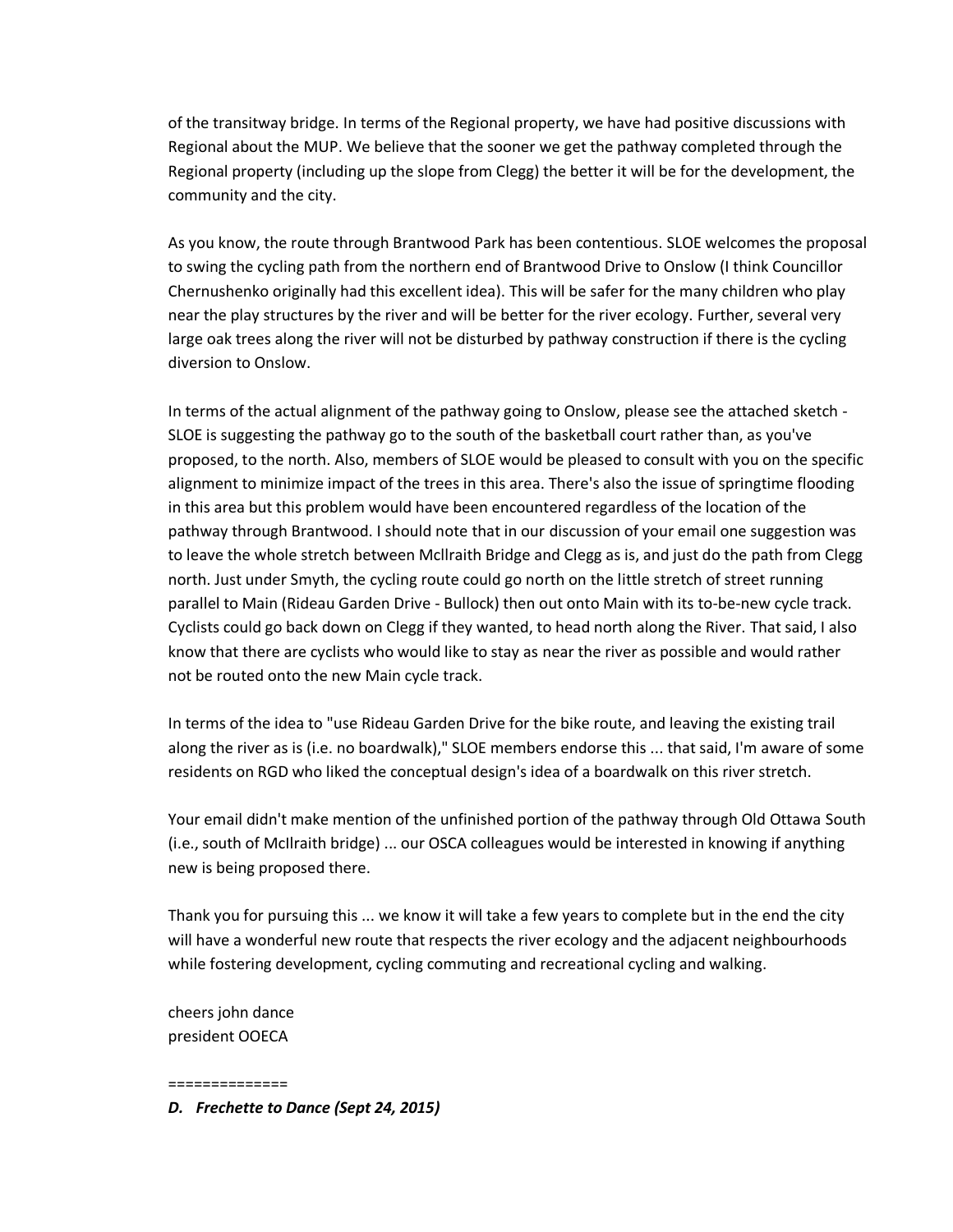Thank you for your email. We will take your comments into account as we move forward with this project. As mentioned below, we have not yet engaged the consultant to start the preliminary or detailed design. There will be opportunity for OOECA to review and comment on the preliminary design. Regarding the pathway alignment south of McIlraith Bridge, we plan to proceed as per the Functional Design Report. Your proposed alignment through Brantwood Park will be considered and evaluated.

Best regards,

Luc Frechette, M.Eng, P.Eng, PMP ========

### *E. Allison Dixon (Rideau Garden Drive residents) to Frechette (Oct. 2, 2015)*

Bonjour Mr. Frechette,

Thank you very much for providing further details. I wanted to share with you input on behalf of the residents of Rideau Garden Drive (RGD). I have taken the time to survey each of the 26 homes so that we are able to present information which represents the views of those living on the street. We felt this important since our stretch of the Rideau River Nature Trail has distinctly unique characteristics unlike other parts of the Rideau River Western Pathway (RRWP). We were pleased to see some of those unique characteristics highlighted in the Stantec Report (July 2014) which I recently received.

Our section of the RRWP has an intense human-nature interface unlike any other along the pathway. As such, overwhelmingly residents wish to keep commuting cyclists and high speed "traffic" off of the Nature Trail along RGD, thus keeping the path as it is principally used which is pedestrian - dog walking, bird watching, shoreline fishing, cross country skiing, and a put-in spot for kayakers, canoeists, and Stand Up Paddle boarders. We believe this is the direction you are presently headed. In addition, we feel not much work needs to occur along RGD aside from some "maintenance" done to the Trail to help prevent erosion and control invasive species that has occurred over the years. Much of the maintenance of the RGD section has been done by residents living along the River - some hard at work for more than three decades to help maintain such a peaceful slice of nature in the heart of the city.

Residents of RGD also have concern for high speed cycling along the RGD roadway itself. It appears that the Main Street cycling track is parallel at this particular section as both go between Main St and Lees Avenue. Residents question if a route is really necessary along RGD at all? Or if it could simply bypass our street, use the Main Street Cycling Track, and connect back on the RRWP closer to the Clegg portion?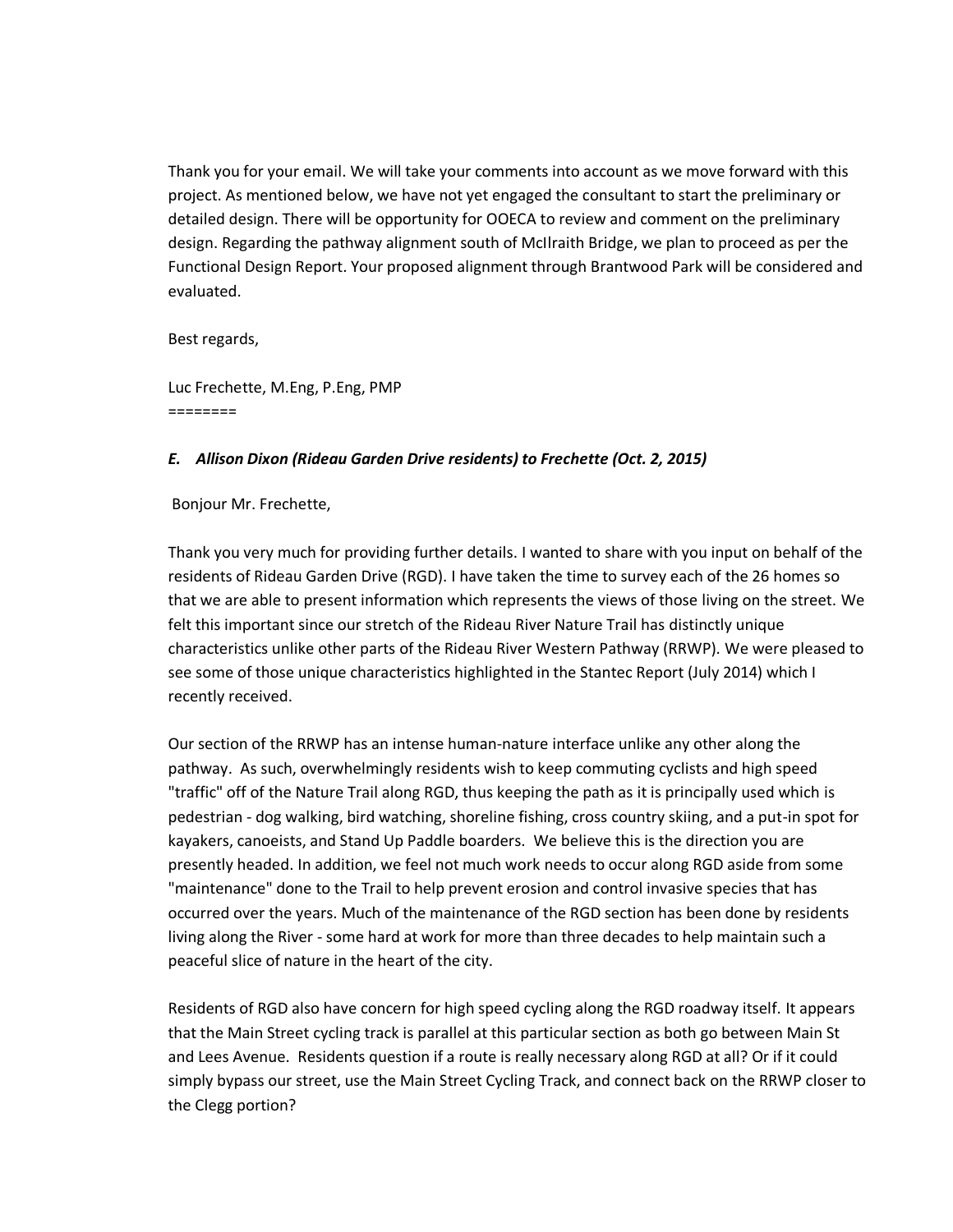We are also hoping that you would consider opening up "internal" discussions you mentioned below regarding the RGD section to include a resident of our street into the planning and implementation phases? We feel it would beneficial to both residents and the City to have partnership in such a project.

Many thanks and I look forward to hearing from you.

Allison Dixon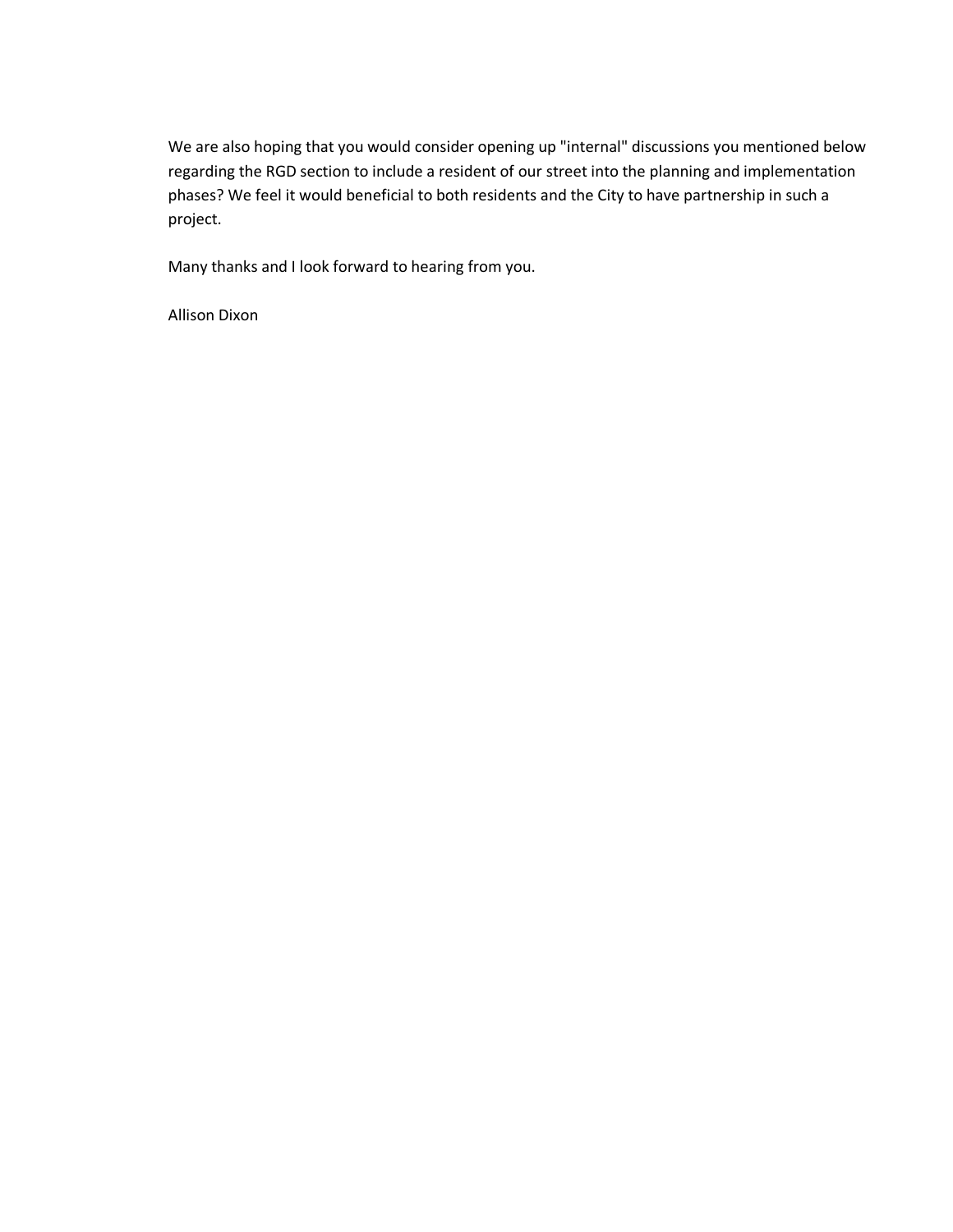### APPENDIX 2: PLANNING REPORT

# Planning Committee Membership

The Planning Committee welcomes Chris Fox of Greenfield Ave., (at least he's attended one meeting and hasn't formally said no) recommended by Ed Janes when Ed moved on to the OOECA Board. Chris will represent the North of Queensway neighbourhood.

The Planning Committee would also welcome new representatives from Rideau Gardens, and Spenceville, as those neighbourhoods are not presently represented.

# Planning Primer II

This course is being offered by the City for those who have completed Planning Primer I. Registration is on-line and needs to be completed before the end of day on 14 October for the upcoming courses on October 17 or 19. PDF presentations for both Planning Primer courses are on-line from the course page at the following link:

[http://ottawa.ca/en/city-hall/planning-and-development/whats-happening-your-neighbourhood/primer-i](http://ottawa.ca/en/city-hall/planning-and-development/whats-happening-your-neighbourhood/primer-i-primer-ii)[primer-ii](http://ottawa.ca/en/city-hall/planning-and-development/whats-happening-your-neighbourhood/primer-i-primer-ii)

If one has not got the prerequisite or doesn't have time to attend the course, downloading and reviewing the course material is still not a bad way to introduce oneself to the issues.

# CofA Hearings

The hearing for 12 Hazel will run on 4 November at Centrepointe. The issue of interest here is the protection of "distinctive trees" (see the Ottawa Tree Bylaw 2009-200) when development occurs.

No further activity is ongoing with requests for variances.

# OMB Hearings

The OMB hearing for 43 Chestnut will go forward 4 November at City Hall on Lisgar. OOECA Planning is assisting FoCNA in the appeal.

The appeal may argue that the Committee of Adjustment did not correctly apply the "four tests" used to determine a minor variance in that each of the four tests was not argued separately. At least two of the tests would fail under this approach.

It may also argue that the primary reason for permitting the project was the precedent set by surrounding buildings, but that use of precedent did not recognize that in the interim period between the precedent projects and the Chestnut application the City passed the Conversions Bylaw, essentially identifying the type of building proposed for 43 Chestnut as being undesirable.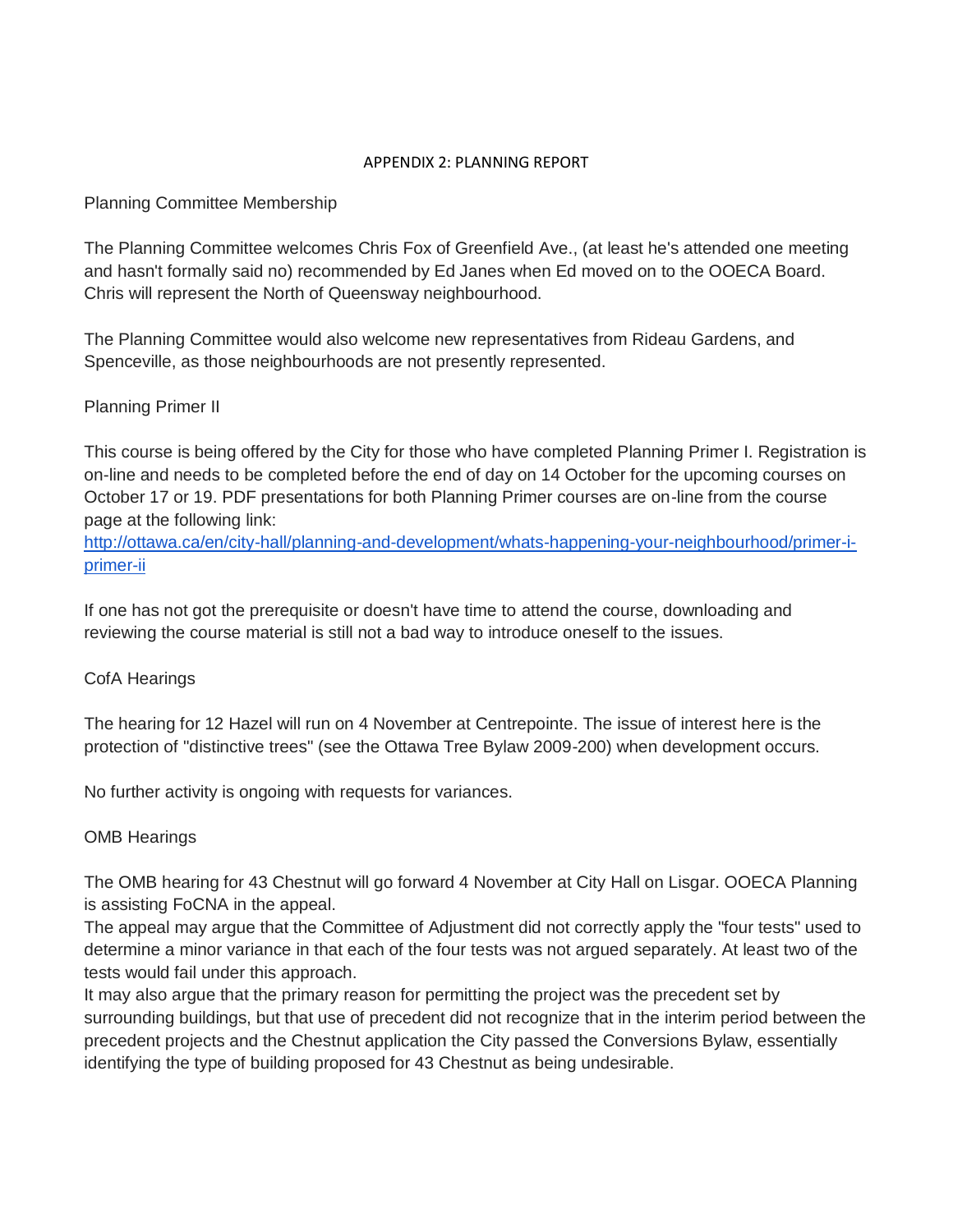No further news has been received regarding the appeal against the exemption of triplexes in R3 neighbourhoods from the reduced height limit in Infill2. That hearing will likely go ahead in early January or early Spring.

# Transparency Pilot

I am participating in another closed door "pre-consultation" for a project in the North of Queensway neighbourhood. These projects can only be discussed once a formal application to the city has been made. This particular project will not be applying for any variances in its current state.

# Greystone Village

The Greystone Village launch has been quite successful with rumours already that Phase 1 has sold out. While the focus is on Phase 1 other details are still being worked out.

The plan of subdivision has been approved. A significant feature of the plan is that Phases 2 and 3 are to be covered by separate site plan agreements under the general direction of the current master plan strategy. There have already been preliminary discussions of increasing density to the north of the Deschatelets building.

A discussion around an ostensible encroachment onto the 10 m easement for the MUP has concluded, and there are clauses in the plan of subdivision agreement that specifically rule out encroaching on that right-of-way.

Deferment of the development of final details in phases 2 and 3 to other site plan agreements ensures that there will be continued public discussion of the development.

# Miscellaneous

We are aware of other construction activity in North of Queensway, but nothing requiring a public process (minor variance, site plan application, rezoning) has been brought to our attention.

Questions are welcomed.

Best Regards, SFP